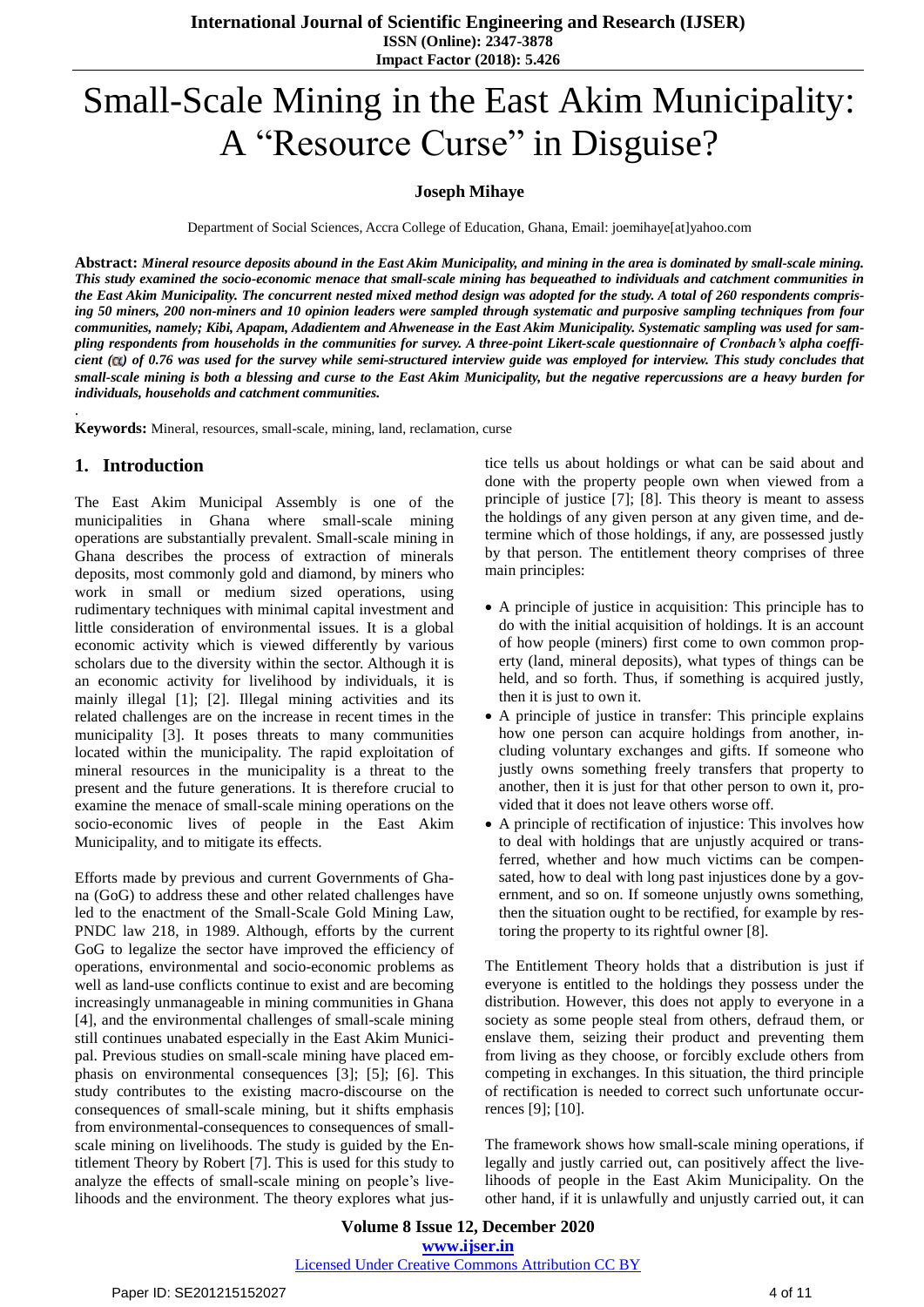#### **International Journal of Scientific Engineering and Research (IJSER) ISSN (Online): 2347-3878 Impact Factor (2018): 5.426**

have negative implications for people and the environment. It is noteworthy that most of the small-scale mining activities carried out by miners in the municipality are illegal and without regard for the environment.<sup>1</sup> This illegal mining activity is frowned upon by the laws of Ghana; it is unjust.

The people of East Akim Municipality have high expectations about how the natural mineral resources, such as gold, diamond and bauxite deposits in the area, will help propel the municipality to economic growth and development. It is believed that the mining of these mineral deposits will have direct or indirect effect on livelihood in the catchment communities. However, it is likely that the discovery and exploration of mineral deposits might cause damage to livelihood of people and the environment. Therefore, it is questionable if small-scale mining is a blessing or curse in the municipality. It is also questionable if small-scale mining is a viable or sustainable economic activity in the municipality. This is because of the aggregate of the adverse implications of small-scale mining on livelihoods and the environment. A critical examination of the balance sheet of the aggregate of the effects of small-scale mining on livelihoods in East Akim Municipality affirms what is described as the "Resource curse" or the Dutch Disease [11]. This refers to the relationship between an upsurge in exploitation of natural resources and a decline in the manufacturing sector [11]. The term is used to describe countries, which have plentiful resources but are still experiencing acute poverty in terms of socioeconomic development [11]. In countries with rich natural resources, the wealth has failed to promote prosperity among the people. On the contrary, the rich natural resources rather triggered conflicts, insecurities, unstable government and corruption [12]. In East Akim Municipality, it is questionable if small-scale mining is a viable or sustainable economic activity. This is because of the adverse implications on livelihoods and the environment.

Some studies have identified the adverse impact of smallscale mining on livelihoods and the environment [6]; [13]; [14]; [15]; [16]. Some of these adverse implications include destruction of forest cover, destruction of farms, disturbance of the natural habitats of game species, water pollution, air pollution, noise pollution, and land degradation [17]. In Ghana, the environmental impacts of small-scale mining activities have been identified by researchers [15]; [17].

Concerning land degradation, small-scale mining damages the lithosphere in mining communities in Ghana. This leads to the destruction of tracts of agricultural land. It is contended that the small-scale mining sector is strongly associated with widespread land degradation, loss of biodiversity, natural resources and deforestation [15]. Besides, dug out pits during small-scale mining are not reclaimed, and previously vegetated areas are degraded, an act which consequently induces erosion and subsequent siltation of water bodies [6]. In typical mining communities in Ghana, lands which are virtually devoid of vegetative cover after mining operations are quite common to be found in many smallscale mining zones throughout the country [18]. It is argued that extensive areas of land and vegetation in Tarkwa mining area have been cleared to make way for surface mining ac-

tivities [13]. It has been observed that open pit mining concessions have taken over 70% of the total land area of Tarkwa. It is estimated that at the close of mining, a mining company would have utilized 40-60% of its total concession space for activities such as heap leach facilities, tailings dump and open pits, mine camps, roads, and resettlement for displaced communities [13]. This explains why land as a natural asset is considered essential in the mining activity. These activities have the potential of causing negative effects on the livelihoods of people living within the catchment area of the mines. It is without doubt that small scale gold mining activity has caused significant damage to the landscape on which these activities takes place.

Apart from the damage to the lithosphere, small-scale mining impact on the hydrosphere as it pollutes water bodies. Small-scale mining causes serious river and stream pollution and change water courses as a result of excessive siltation. Most small-scale mining operations increase sedimentation in rivers, especially through the use of hydraulic pumps and suction dredges, which sometimes leave scars on the landscape. Others add poisonous chemicals to rivers, making them unsafe for human use [17]; [19]. One of the main environmental and health hazards caused by small-scale mining in Ghana is the widespread release of mercury. The mercury that is used to extract gold is usually released directly into the environment by activities of the miners. The released mercury enters the drainage system and the food chain through the soil and ends up in humans where it causes problems to many individuals. The use of mercury in smallscale mining techniques has health and environmental consequences. Prolonged exposure to mercury can cause permanent brain damage and may induce vomiting, diarrhea and sensory impairment on people. Mercury is discharged into the environment either by dumping wastes directly into rivers or by releasing mercury vapors into the atmosphere when the compound is burned. Mercury is often used to separate the metal from the ore and is generally handled by people with little or no awareness of its risks or training to minimize risks. Elemental mercury is now known to spread very effectively from diverse sources to both terrestrial and aquatic systems. Most of the activities of small-scale miners are meant to reduce the water table or divert watercourses away from the mining sites. This disturbs and disrupts the natural watercourse which eventually leads to surface water pollution. A study conducted in Tarkwa mining areas in Ghana identified four main problems of water pollution [13]. These are chemical pollution of ground water and streams, siltation through increased sediment load, increased faecal matter into water bodies and dewatering effects [13].

Another adverse effect of small-scale mining is air and noise pollution. Atmospheric effect is yet another environmental problem of small-scale mining. Mining activities discharge particulate matter into the air which becomes dangerous to human health. Thus, sulphide dioxide  $(SO<sub>2</sub>)$ , nitrogen dioxide  $(NO<sub>2</sub>)$  and carbon monoxide are of major concerns in mining areas. Some of these pollutants that affect the air quality have been identified as airborne particulate matter, emissions of black smoke, dust, noise and vibration. It has been observed that dust particles of less than 10 microns pose health threats to the people of the Tarkwa mining area [13]. All fine dust at a high level of exposure has the poten-

<sup>1</sup>The small-scale mining activities of illegal miners is known as *galamsey* in Ghana.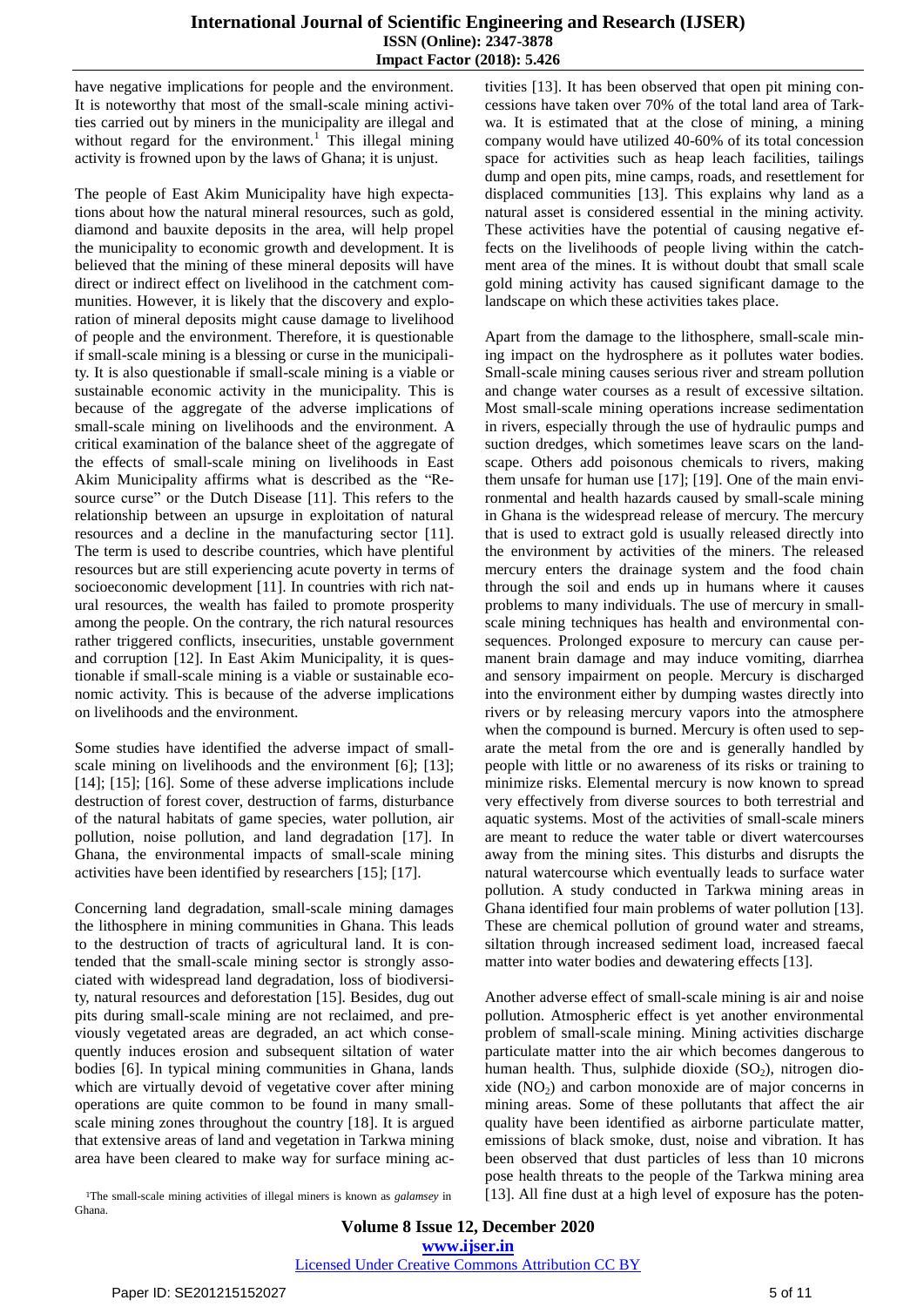tial to cause respiratory diseases and also increases the condition of people with asthma and arthritis. Dust from gold mining operations has a high silica content, which has been responsible for silico-tuberculosis in the mining area [13]. The release of dust through digging and clearing of land cover are some of the causes of atmospheric impacts of small-scale mining. In view of this, there is a need for the adoption of retorts when miners were observed burning amalgam freely, thereby, causing harm to the immediate environment [18]. High-pitched and other noise in mining communities is known as a cause of damage to the auditory systems, cracks in buildings, stress and discomfort to people and animals alike [13]. The noise also adversely affect animal population by terrify them and hinder their mating processes thereby causing them to have abortions.

There are also negative health impacts of small-scale mining. There is scholarship on the impact of mining on the health of both mine workers and the people within the surrounding communities of the mines [20]. In the view of Stephens and Ahern (2001), mining remains one of the most hazardous occupations in the world, not only in terms of short term injuries and fatalities, but also due to long term impacts such as cancers and respiratory conditions. Health and safety risks differ according to where the mines are, what products are mined, who is involved and what processes are used in the exploitation. In different countries, women and children may be involved in mining and depending on what product is being mined, mining conditions and the degree of risks changes at the mines [20]. Respiratory Tract Infections (RTIs) are the most studied and problematic of health impacts for mine workers. It is believed that the long-term effects of these mining related problems are diseases such as cancers and mental health impacts for workers. However, injuries are important safety issue confronting mining communities. In small-scale gold mining, especially underground mining, miners dig only to a limited depth and tunnels supported by wooden logs. Hand dug tunnels and shafts created are shallower and smaller than those of commercial mining companies, with no logistical supports. This makes them prone to various dangers such as pit collapse and landslides. Therefore, the risks of fatal accidents are high, particularly in underground mines [18]. In addition, the mining operations change the nature of the environment through creation of open pits that accumulates stagnant waters that supports malaria vector growth [13].

Other mining and environmental related diseases include skin disease, diarrhoea and Sexually Transmitted Diseases (STDs). A report by Anglogold indicated that HIV/AIDS and malaria are the public health threats facing the company during their mine in Africa [21]. AngloGold Ashanti estimates indicated that in 2004, HIV/AIDS prevalence rate was 30.24% amongst its South African workforce in small-scale mining. In 2003, this was estimated to be 29.95% and 4,248 cases of Sexually Transmitted Infections (STIs) were treated by the AngloGold Health Service. Besides, malaria remains the most significant public health threat for AngloGold Ashanti's mining operations in Ghana, Mali, Guinea and Tanzania [21]. Some scholars examined whether the very high HIV prevalence recorded in Swaziland and Lesotho, 26% and 23.2% respectively, could be partially explained by the massive numbers of migrant miners who were employed

in South Africa mines during the past century [22]. Their results show that there is the likelihood of HIV infection to increases for individuals employed in the mines in the age range between 30-44 years old. The study also showed that women who have husbands or cohabiting partners in the mining sector are also more likely to be tested HIV positive [22].

# **2. Materials and Method**

The concurrent nested mixed method design was adopted for the study. In the analysis of the data, the study relied largely on the quantitative research approach with less utilization of the qualitative method. The target population for this study was 1,200 people from four communities, namely; Kibi, Apapam, Adadientem and Ahwenease in the East Akim with the household as the unit of analysis [23]. A total of 260 respondents including miners and non-miners were selected from the four communities. The researcher used a modified systematic random sampling technique where the needed sample size for each of the communities was first identified. The researcher divided the total population of each community with the sample sizes to obtain the sampling fraction or sampling interval. The sampling fraction was then used as the constant difference between subjects upon which respondents were selected.

Taking the 2010 population projections of the East Akim Municipality based on the 2010 Population and Housing Census (PHC), the researcher calculated the sampling interval for the study. In this regard, the population figures of the various communities were used and 80 respondents each were selected from Kibi and Apapam and 50 respondents each selected from Adadientem and Ahwenease, respectively. This was done by dividing the total population of each community by the proposed sample size to obtain the sample interval upon which the respondents were selected. Systematic sampling technique was employed by using a sampling interval of three with every fourth house included in the sampling process. The linear and nucleated layout of housing units enabled the use of a uniform sampling and this ensured that the sampling interval was drawn from across each community in the study area.

In all, the researcher sampled 260 respondents from 260 households from the four selected communities for the study. The sample comprised 50 miners, 200 non-miners and 10 opinion leaders. The 50 miners were distributed as follows: Kibi – 13, Apapam – 13, Adadientem -12, and Ahwenease - 12. The 200 non-miners were drawn from the following: Kibi - 60, Apapam – 60, Adadientem – 40, and Ahwenease – 40. The 10 opinion leaders were: assembly men/women – 3, community leaders – 3, miners – 2, and non-miners - 2. The systematic sampling technique is justified because it is easier, simpler, and more economical to apply. It also gives an assurance that the population is evenly sampled [24]. A sub-sample of 10 respondents were selected purposively for in-depth interviews. These were assemblymen, community leaders and other community members who were either miners or non-miners.

A three-point Likert-scale questionnaire was used to gather data from the 260 respondents. The researcher relied on the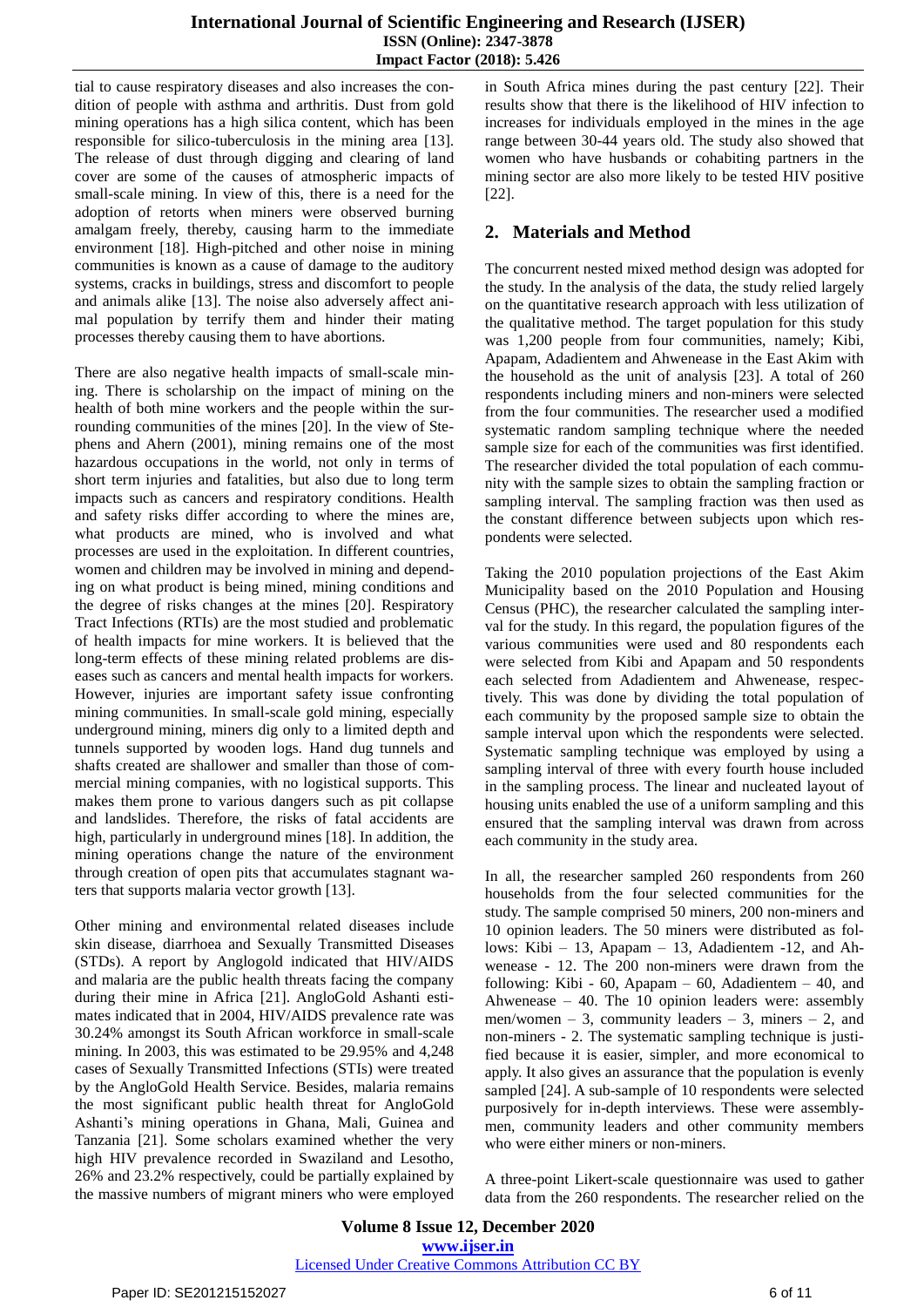Likert type questionnaire because they are useful in generating frequencies of response amenable to statistical treatment and analysis. Internal consistency was tested on the questionnaire by means of Cronbach alpha reliability analysis via the Statistical Package for Social Sciences (SPSS) software

version 26, and this yielded a Cronbach"s alpha reliability coefficient  $\alpha$ ) of 0.76. The data were described using descriptive statistics (frequency count, percentage and mean).

## **3. Results**

|  |  | <b>Table 1:</b> The socio-economic menace of small-scale mining in East Akim Municipality ( $n = 260$ ) |  |  |  |  |  |  |
|--|--|---------------------------------------------------------------------------------------------------------|--|--|--|--|--|--|
|  |  |                                                                                                         |  |  |  |  |  |  |

|                                                                 |         | <b>Responses</b> |        |                         |
|-----------------------------------------------------------------|---------|------------------|--------|-------------------------|
| <b>Statement</b>                                                | A       | U                | D      | $\overline{\mathsf{x}}$ |
| *Destruction and loss of forest and farmlands                   | 234(90) | 21(8)            | 5(2)   | 2.88                    |
| *Pollution of water bodies and discoloration of water, &        |         |                  |        |                         |
| destruction of aquatic life, natural habitat of animal species  | 256(98) | 0(0)             | 4(2)   | 2.96                    |
| *Presence of uncovered, dangerous and disused mine pits         | 257(99) | 0(0)             | 3(1)   | 2.97                    |
| *Small-scale mining accounts for the spread of malaria and      |         |                  |        |                         |
| other diseases (STDs) in the area                               | 242(93) | 0(0)             | 18(7)  | 2.86                    |
| *High cost of living (rent, food, etc)                          | 224(86) | 21(8)            | 15(6)  | 2.80                    |
| Absenteeism and school dropout                                  | 148(91) | 104(6)           | 8(3)   | 2.53                    |
| High rate of divorce and teenage pregnancy rate among the youth | 104(40) | 106(41)          | 50(19) | 2.20                    |
| High crime rate, insecurity, drug abuse among the youth         | 174(67) | 22(31)           | 55(21) | 2.38                    |
| Other general negative effects (air $\&$ noise pollution)       | 161(91) | 8(3)             | 2(3)   | 1.92                    |
| <b>Overall mean</b>                                             |         |                  |        | 2.61                    |

**Key: A** –Agree; **U** – Undecided; **D** – Disagree;  $\overline{X}$  – mean Note: \* Major negative impact of small-scale mining; The figures in parentheses are in percentage.

The major negative impacts of small-scale mining in the East Akim Municipality are: presence of uncovered, dangerous and disused mine pits (n= 257, 99%,  $\overline{X}$ =2.97), pollution of water bodies and discoloration of water, destruction of aquatic life and natural habitat of animal species (n=256, 98%,  $X = 2.96$ ). Other significant adverse impacts are: destruction and loss of forest and farmlands (n= 234, 90%,  $X = 2.88$ , spread of diseases such as malaria and STDs  $(n=242, 93\%, \overline{X} = 2.86)$ , and high cost of living with regard to high rent and cost of food (n= 224, 86%,  $\overline{X}$  = 2.80).

The study found major and minor adverse impacts of smallscale mining in the East Akim Municipality. The main negative impacts include presence of uncovered, dangerous and disused mine pits, pollution of water bodies, destruction of aquatic life and natural habitat of animal species, destruction and loss of forest and farmlands, spread of diseases such as malaria and STDs, and high cost of living. The minor effects include, but not limited to, school absenteeism and dropout, increase in divorce and teenage pregnancy, increase in crime and insecurity. These findings are buttressed by excerpts of interview responses which give credence to the menace of small-scale mining in the municipality. These findings are supported by interview data below.

A 14-year-old miner who is a Junior High School pupil at Adadeantem remarked:

My parents said they don"t have money to pay my school fees, I have nobody but when I go to mine, I get money to do many things I want. I can buy my shoe and also pay my school fees when I go to do 'galamsey' with my friends. This response is the fate of many of the affected children in the studied communities, as they all have similar concerns.

In another scenario, a non-miner who is a woman at Apapam narrated her marital problems, which she claimed arose because she married a migrant small-scale miner she did not know that he was already married. In her own words, she said:

I did not know the man has a wife at home. He told me he has never married and will take me home during the Easter celebration. If I had known, I would have advised myself. But what can I do? I don't have a job and all the burden is now on me. He will leave to regret, I promise.

The above quotation is an apt example of how women are treated badly by migrant "galamsey" operators in the catchment communities. In addition, some marriages in the communities also break down when the men leave the mining communities to work in other places, thereby leaving their wives behind and engaging in new relationships.

Small-scale mining activities have also impacted negatively on the cost of living of people in the East Akim Municipality. It has led to hikes in rent and prices of food crops. A respondent vividly captures this view when she said:

A single room accommodation at Kibi is rented for GH¢ 400, which is similar to that of Accra. In most cases, people are evicted from their rented apartments if miners come from other areas in urgent need of accommodation for mining. A typical incident occurred at Apapam where alien miners were made to pay higher price for accommodations which were already occupied by local people. Similarly, a finger of plantain also cost GH¢1.20 at Kibi, making life more expensive. Thus, the prices of commodities in the studied communities are comparatively higher as expected of a farming community. This situations makes life difficult for the ordinary people who struggle to make earns meat.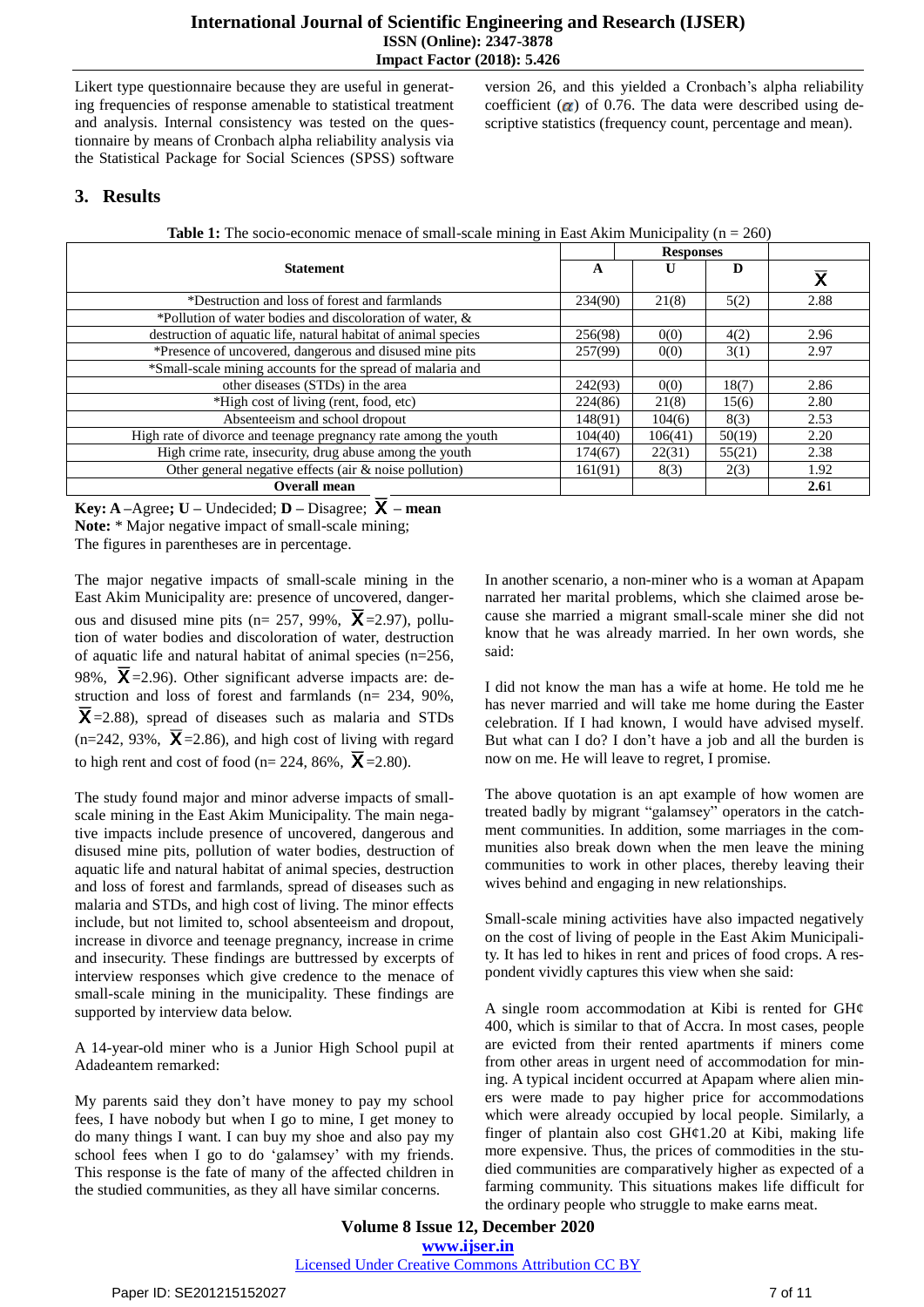A discussion of the negative effects of small-scale mining in East Akim Municipality cannot be complete without a dissection of the effects of small-scale mining on the ecosystem and lives. In East Akim Municipality, small-scale mining has led to the destruction of land, rendering it unsuitable for agricultural activities. In other cases, the numerous uncovered pits of small-scale mining activities have served as death-traps for people and animals. An opinion leader, who is an Assemblyman of Apapam had this to say:

Small-scale miners are destroying our land for us because the land takes several years to recover when destroyed. Anywhere they find their gold, they go in for it and destroy our natural forest and farms that we survive on. Our lives are threatened by these people (small-scale miners) because they don"t have respect for any individuals or any group of people. Few years ago, two people lost their lives in one of the pits left uncovered by the miners at Kibi. People fall into them always when they go to farm. Just last year one of the students of ABUSCO drowned in one of the disused pits near one of their dormitories. Even part of the school compound is being dug for gold. We can only negotiate with them to reclaim the land after use and pay compensation to affected farmers, because some of our youth depends on the mining for survival. This could be the way, I believe. .If these illegal miners are not driven away, the whole community will one day be filled with such dangerous pits and people"s lives will be in danger.

# **4. Discussion**

.

The study identified the presence of uncovered, dangerous and disused mine pits as one of the major negative environmental effects of small-scale mining in the East Akim Municipality. The existence of the pits poses threat to human life. This is because they serve death traps for both human beings and animals alike. Also, the pits serve as obstacles to farmers because they block most of the footpaths leading to people"s farms. Furthermore, the pits make farming unattractive since the terrain becomes uneven for efficient farming practices. Besides, the top soils are being scooped off through the mining activities thereby causing soil erosion. This eventually results in  $\leftrightarrow$  low crop yield for farmers. The finding feeds into Jamasmie's argument that disused mine pits serve as a major threat to human lives in mining communities in Ghana [25]. Jamasmie (2003) argued that hundreds of miners have died in Ghana as a direct consequence of poor safety conditions and uncontrolled digging of land at illegal mining operations.

The study revealed that pollution of water bodies, destruction of aquatic life and natural habitat of animal species as another major negative effect of small-scale mining in the East Akim Municipality. This is because poisonous chemicals such as mercury and cyanide used by the miners pose serious threat to human beings, fishes and other aquatic animals. Many inhabitants of communities in the municipality depend on the Birim River as a major source of potable water and fish for consumption. Thus, the Birim River and other smaller streams are heavily polluted as a result of the small-scale mining operations. **The contamination of water bodies in the area often leads to outbreak of diseases such as** cholera and diarrhea. This observation confirms the

views of other researchers who identified outbreak of cholera in the East Akim Municipality following unhygienic practices by small-scale gold miners [26].

The study identified destruction and loss of forest and farmlands due to small-scale mining activities in the East Akim Municipality. In other words, small-scale mining activities in the municipality are linked to the depletion of natural capital stocks such as land, forests, marine and water resources and air quality. The activities of the miners tend to destroy and degrade the forest ecosystems. The natural habitat that plants and animals survive in is being destroyed and livelihood activities such as farming, gathering of firewood, hunting for bush meat and logging for timber are threatened by illegal mining activities. It is also believed that the inefficient use of natural resources on the environment has resulted to such serious environmental and health problems that affect the wellbeing of many individuals and households. These findings are parallel to the views of other researchers who pointed out that small-scale mining activities generate many kinds of environmental damages [7]; [8]; [13]; [15]; [16]; [17]; [27]. These findings further buttress the findings of other researchers who found that, small-scale mining sector is strongly associated with widespread land degradation loss of biodiversity, natural resources and deforestation [6]. They further indicated that, in most small-scale mining areas in Ghana, dug out pits are not reclaimed, and previously vegetated areas are not re-graded, thereby inducing erosion and subsequent siltation. For instance, it has been revealed that extensive areas of land and vegetation in Tarkwa mining area have been cleared to make way for surface mining activities [13].

These findings are validated by other researches on smallscale mining-related issues. It is argued that gold mining in Ghana on small-scale bases helps the general economy at the national level but at the local level, individual communities are faced with numerous social and environmental problems including destruction of farmlands [27]. A study also confirms this assertion as the findings from this study show that poverty is pervasive and endemic in mining communities [13]. There is no gainsaying that mining companies have taken over vast lands for their operations in most of the mining communities, depriving such communities of their chief sources of livelihoods being the land and other natural resources. Relating the findings to the livelihood of people in East Akim Municipality, small-scale mining operations have led to the degradation of the natural capital stocks that are available for people to earn a living. The persistent destruction of forest cover causes serious low crop yields and loss of biodiversity which affects the livelihoods of respondents. This is because the land which is supposed to be used for agricultural activities is being destroyed for mining purposes. Besides, the majority of the youth who are supposed to be engaged in farming have resorted to work in the smallscale mining sector and have abandoned farming as a means of livelihood. These claims are confirmed in a report by the East Akim Municipal Assembly which indicated that smallscale mining is inherent with ultimate challenges of destruction of forest cover and farmlands in the mining areas [28]. In addition, water, dust and soil pollutions also cause widespread health related diseases as most of the chemicals used in mining enters the soil thereby causing food poisoning.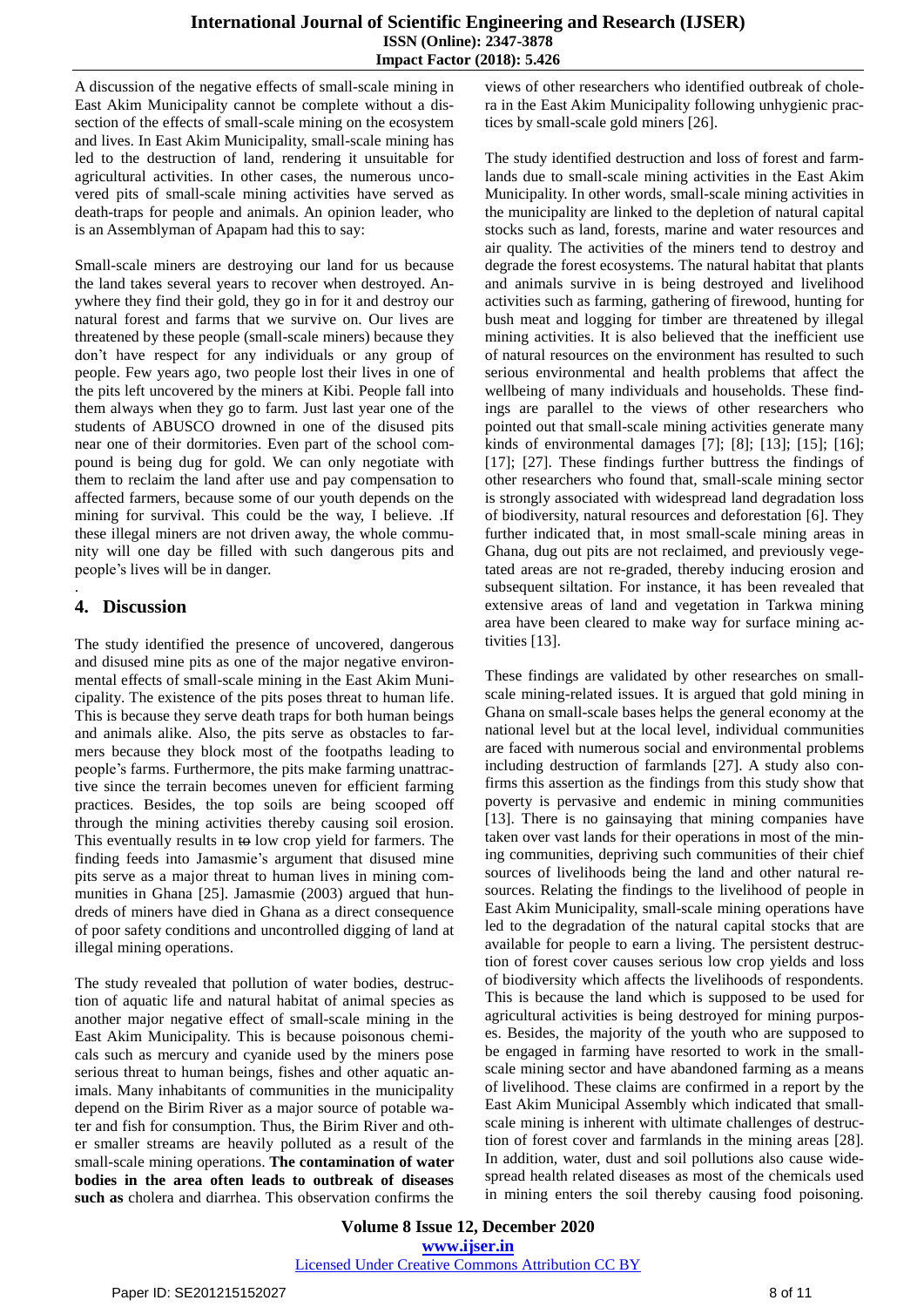These problems are emphasized by the principle of rectification of injustice espoused by the entitlement theory as reviewed in the literature. Based on this principle, if someone unjustly owns something, then the situation ought to be rectified by restoring the property to its rightful owner. According to the principle of rectification of injustices, such lands or farms are supposed to be returned to their rightful owners but this is not the case. Due to this, most of the respondents become worse off as a result of the mining activities. The Entitlement Theory only applies if the original acquisition is just, and the transfer of it is also just. But, much of the mining concessions for small-scale miners in communities within the East Akim Municipality were transferred unjustly by chiefs and politicians to the miners; only state institutions are responsible for giving mining license to miners in Ghana  $([7]; [8].$ 

The study found that small-scale mining accounts for the spread of diseases such as malaria, STDs and RTIs in the East Akim Municipality. This finding has been confirmed in a report by the East Akim District Health Management Team (DHMT), Kibi, which indicated that the municipality is faced with several environmental related diseases as well and accidents at mines as a result of small-scale mining operations [29]. Thus, small-scale mining negatively affects the health of people in mining communities. This has also been confirmed by other researchers, who averred that small scale mining leads to the pollution of water bodies in mining communities, which eventually affects their health status. This implies that small scale mining causes a lot of health related problems to both miners a well as non-miners in many communities. Other studies have linked other health related diseases such as skin disease, STDs and RTIs in mining communities to small-scale mining activities [13]; [18]. These findings are similar to those of other researchers who examined the impact of mining on the health of both mine workers and the people within the surrounding communities of the mines [20]. Stephens and Ahern (2001) concluded that mining remains one of the most hazardous occupations in the world, not only in terms of short term injuries and fatalities, but also due to long term impacts such as cancers and respiratory conditions like silicosis, asbestosis and pneumoconiosis.

Evidence gathered from the study indicates a link between small-scale mining and high cost of living which is a socioeconomic issue in the East Akim Municipality. As a result of concentration of mining activities in the municipality, food and accommodation prices have risen beyond the reach of the ordinary person. Also, the study revealed social vices as minor negative impacts of small-scale mining in the East Akim Municipality. These include school absenteeism and dropout, increase in divorce and teenage pregnancy, increase in crime and insecurity. For instance, children of schoolgoing age are pushed into menial jobs at the mines by their parents at the expense of their education. As a result, school dropouts and child labour are very common in the municipality due to poverty. This is because of single parenting due to divorce, which is a common social phenomenon in the area. There is also high rate of teenage pregnancy, leading to temporary marriages in the mining communities. The influx of miners into the mining communities results in teenage pregnancies and unplanned marriages because of immoral

acts. Young ladies in their teen ages mostly offer themselves to "galamsey" operators for money, due to high rate of poverty in the mining communities. In so doing, they end up being impregnated by the miners, of whom the majorities are migrants. When the miners leave the communities after the mining operations are over, the affected women are not able to locate their whereabouts and are left to their fate. Besides, small-scale mining is regarded as a hazardous activity. Therefore, majority of the miners take drugs such as cocaine and other drugs as stimulants to enable them work beyond their limits. In addition, there is a high rate of insecurity, as people"s homes are being encroached upon by small-scale miners. Digging of pits and trenches and leaving them uncovered makes people unsecured in the municipality. In most cases, major roads linking various communities are encroached upon by miners and footpaths leading to peoples farms are blocked by the miners, thereby endangering the lives of residents. Besides, the security agencies also monitor and sometimes assaults people suspected to be "galamsey' operators in the municipality making life more dangerous and frightening. These findings have been buttressed by the interview responses.

# **5. Conclusion**

Based on the literature reviewed and the evidence from the study, it is concluded that small-scale mining is either a "blessing" or "curse" to the people of East Akim Municipality. However, the exposition is that it is more of a "curse" because of water pollution and environmental degradation, loss of biodiversity, natural resources and deforestation. Indeed, small-scale miners have plunged the municipality into a disaster zone because of negative impacts of their operations. It is recommended that;

- The Government of Ghana (GoG) through the East Akim Municipal Assembly, in liaison with Ghana Minerals Commission, should provide legal and organizational supports to streamline the activities or operations of smallscale miners in the municipality. Again, the GoG through the East Akim Municipal Assembly, in liaison with Ghana Minerals Commission, should fast track processes of acquisition of mineral rights, the right to renew, transfer and mortgaging mineral rights of small-scale miners in order to ensure the effectiveness of legal small-scale mining in the in the municipality. Even though limited capacities make this provision difficult to be realized, it is necessary to simplify the mineral trading licensing by decentralizing the licensing procedures and other related measures in the mining sector.
- The Government of Ghana (GoG) through the Ministry of Energy in liaison with the East Akim Municipal Assembly and law enforcement agencies should reclaim the degraded lands from small-scale miners. They should reclaim lost lands through tree planting exercises and the filling of dug-out pits in the affected communities. This will not only reduce the negative environmental and health impacts, but will also ensure the availability of land particularly to farmers for agricultural purposes.
- The Government of Ghana (GoG) through the Ministry of Agriculture and Minerals Commission, in liaison with the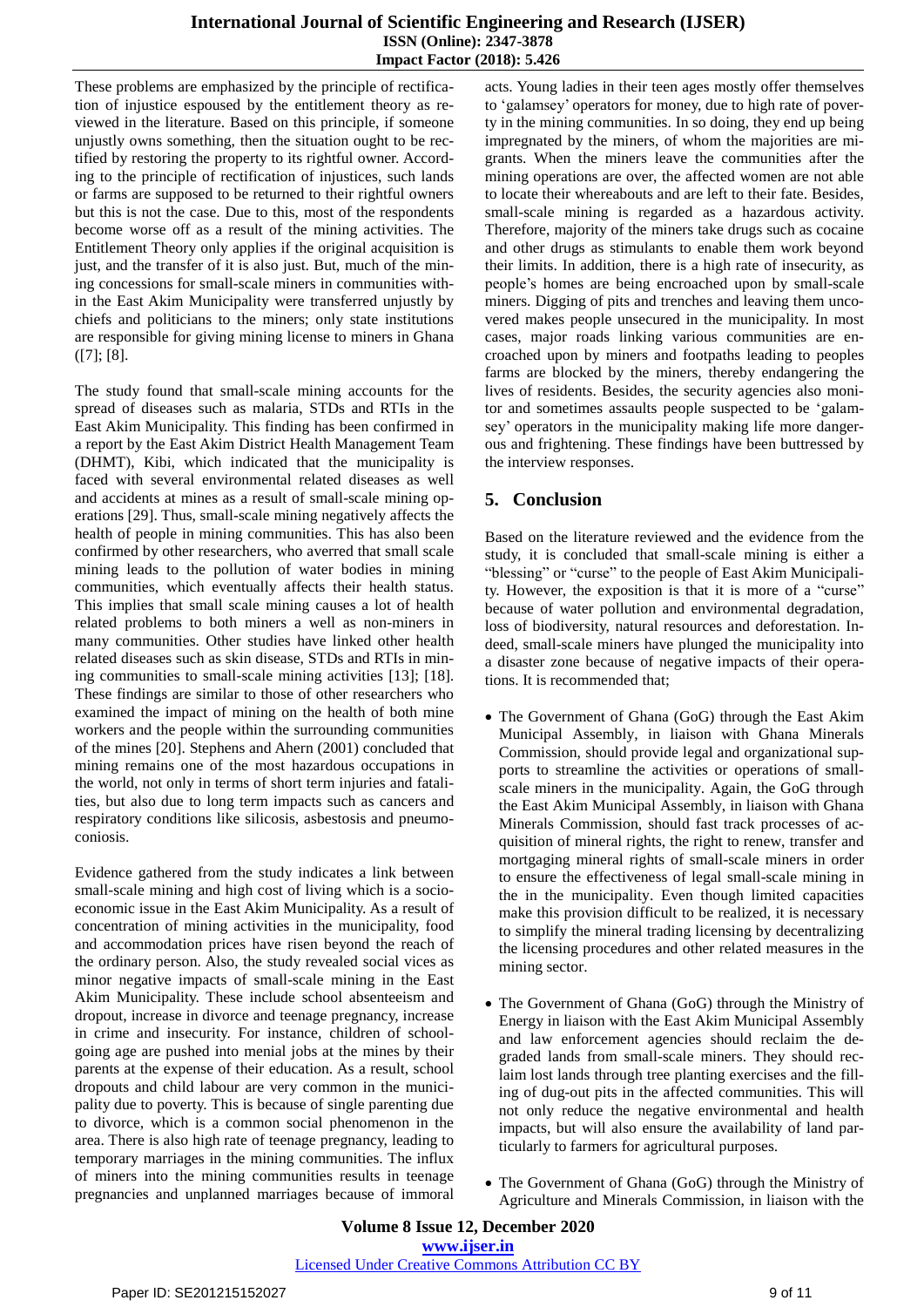#### **International Journal of Scientific Engineering and Research (IJSER) ISSN (Online): 2347-3878 Impact Factor (2018): 5.426**

East Akim Municipal Assembly, mining companies and individual miners should provide compensation packages for affected farmers who lost their farmlands through the activities of the mines.

 The East Akim Municipal Assembly, in liaison with the Ministry of Mines and Energy, the Minerals Commission, the Mines Department, the Environmental Protection Agency, Non-Governmental Organisations (NGOs), law enforcement agencies as well as community leaders should monitor small-scale mining activities to ensure that buffer lands and water bodies are not encroached upon by small-scale miners in the municipality. In view of this, miners should be offered prospective lands that are outside forest reserves by following the right procedures. They must be provided with clear guidelines on how to conduct their operations to ensure little or no harm to the environment and socio-economic wellbeing of individuals in their respective communities.

The East Akim Municipal Assembly, in liaison with the Environmental Protection Agency, NGOs, Ghana Health Service and Ghana Education Service, should periodically educate both miners and non-miners on the negative environmental, health and other social effects of small-scale mining activities.

### **Acknowledgement**

I would like to thank Dr. Cletus Kwaku Mbowura for meticulously reviewing the article and making important inputs. Special thanks also go to Dr. Bernice Oteng for her assistance and guidance. To all the teaching staff of the Department of Social Sciences in the Accra College of Education, I say "thank you" for support and words of encourangement.

## **References**

- [1] Mwaipopo, R., Mutagwaba, W., Nyange, D., & Eleanor, F. (2004). Increasing the contribution of artisanal and small-scale mining to poverty reduction in Tanzania based on an analysis of mining livelihoods in Misungwi and Geita districts. Retrieved on February 20, 2020 from http://www.eisourcebook.
- [2] Mutemeri, N., & Petersen, F. W. (2002). "Small-scale mining in South Africa: Past, present and future." National Re sources Forum, 26(4), 263–330.
- [3] Obara, L., & Heledd, J. (2006). Land use disputes in Ghana"s mining communities: Developing sustainable strategies. Cardiff, United Kingdom: BRASS Centre.
- [4] Amankwah, R. K., & Anim-Sackey, C. (2003). "Strategies for sustainable development of the smallscale gold and diamond mining industry of Ghana." Resources Policy, 29, 131–138.
- [5] Gavin, H. (2002). "Small-scale mining in Africa: Tackling pressing environmental problems with improved strategy." The Journal of Environment Development, 11(2), 149-174.
- [6] Donkor, A. K., Nartey, V. K., Bonzongo, J. C., &Adotey, D. K. (2006). "Artisanal mining of gold with mercury in Ghana." West Africa Journal of Applied Ecology, 9, 1-8.
- [7] Nozick, R. (1974). Anarchy state and utopia. New York:

Basic Books.

- [8] Cust, M., & Cooper, W. (2004). Nozick's Lockean provisos in his initial acquisition theory. Retrieved on February 16, 2020 from [http://mises.org/pdf.](http://mises.org/pdf)
- [9] Bruno, V., & Conversy, P. (2010). "An [assessment](http://therepublicofmen.blogspot.com/2010/05/assessment-of-robert-nozicks-political.html) of Robert Nozick's [entitlement](http://therepublicofmen.blogspot.com/2010/05/assessment-of-robert-nozicks-political.html) theory." Retrieved on January 12, 2020 from [http://therepublicofmen.](http://therepublicofmen/)
- [10]Stout, D. R., & Glymour, B. (2005). Introduction to moral philosophy: Why entitlement theory threatens life on the planet? Retrieve on January 4, 2020 from http://www.scribd.Com/doc.
- [11]Rosser, A. (2006). The political economy of the resource curse: A literature survey. Brighton: Institute of Devel opment Studies (IDS), Centre for the Future State.
- [12]Kurtz, M. J., & Brooks, S. M. (2011). "Conditioning the "resource curse": Globalization, human capital, and growth in oil-rich nations." Comp. Polit. Stud., 44(6), 747–770.
- [13]Akabzaa, T., & Dramani, A. (2001). Impact of mining sector investment in Ghana: A study of the Tarkwa mining region: A draft report prepared for SAPRI. Retrieved on March 22, 2020, from http://www.saprin.org/ghana/ researc/Ghana.\_
- [14]Amoako, T. V., & Abew, J. K. (2009). "A review of alternative livelihood projects in some mining communities in Ghana." European Journal of Scientific Research, 35(2), 217-228.
- [15]Aryee, B. N. A., Ntibery, B. K., Atorkui, E. (2003). "Trends in the small-scale mining of precious minerals in Ghana: A perspective on its environmental impact." Journal of Cleaner Production, 11, 131–140.
- [16] Centre for Development Studies (2004). Livelihoods and policy in the artisanal and small-scale mining sector: An overview. Swansea: University of Wales.
- [17]Ofei-Aboagye, E., Nii-Moi, T., Al-Hassan,S., Akabzaa, T., & Ayamdoo, C. (2004). Putting miners first: Understanding the lively hoods context of small-scale and artisanal mining in Ghana. Wales, UK: University of Wales Press.
- [18]Hilson, G. (2001). A contextual review of the Ghanaian small-scale mining industry. London: MMSD. IIED.
- [19]Akabzaa, T. (2000). "Boom and dislocation: The environmental and social impacts of mining in the Wassa West District of Ghana." International Journal of Business and Social Science, 2(12), 62-69.
- [20] Stephens, C., & Ahern, M. (2001). Worker and community health impacts related to mining operations internationally: A rapid review of the literature. London: London School of Hygiene & Tropical Medicine.
- [21]Anglogold Ashanti Report (2004). HIV/AIDS and malaria. Retrieved on February 20, 2020 from http://www.anglogold.com/subwebs/Information.
- $[22]$ Corno, L., & de Walque, D. (2012). Mines, migration and HIV/AIDS in Southern Africa. Policy Research Working Paper. Retrieved on February 16, 2020 from http://www-

wds.worldbank.org/servlet/wdscontentServer.

[23]Ghana Statistical Service (2010). The 2010 Population and housing census: Summary report of final results. Retrieved on February 20, 2020 from http://www.ghanaweb.com/Ghanahome.

**Volume 8 Issue 12, December 2020 www.ijser.in**

## Licensed Under Creative Commons Attribution CC BY